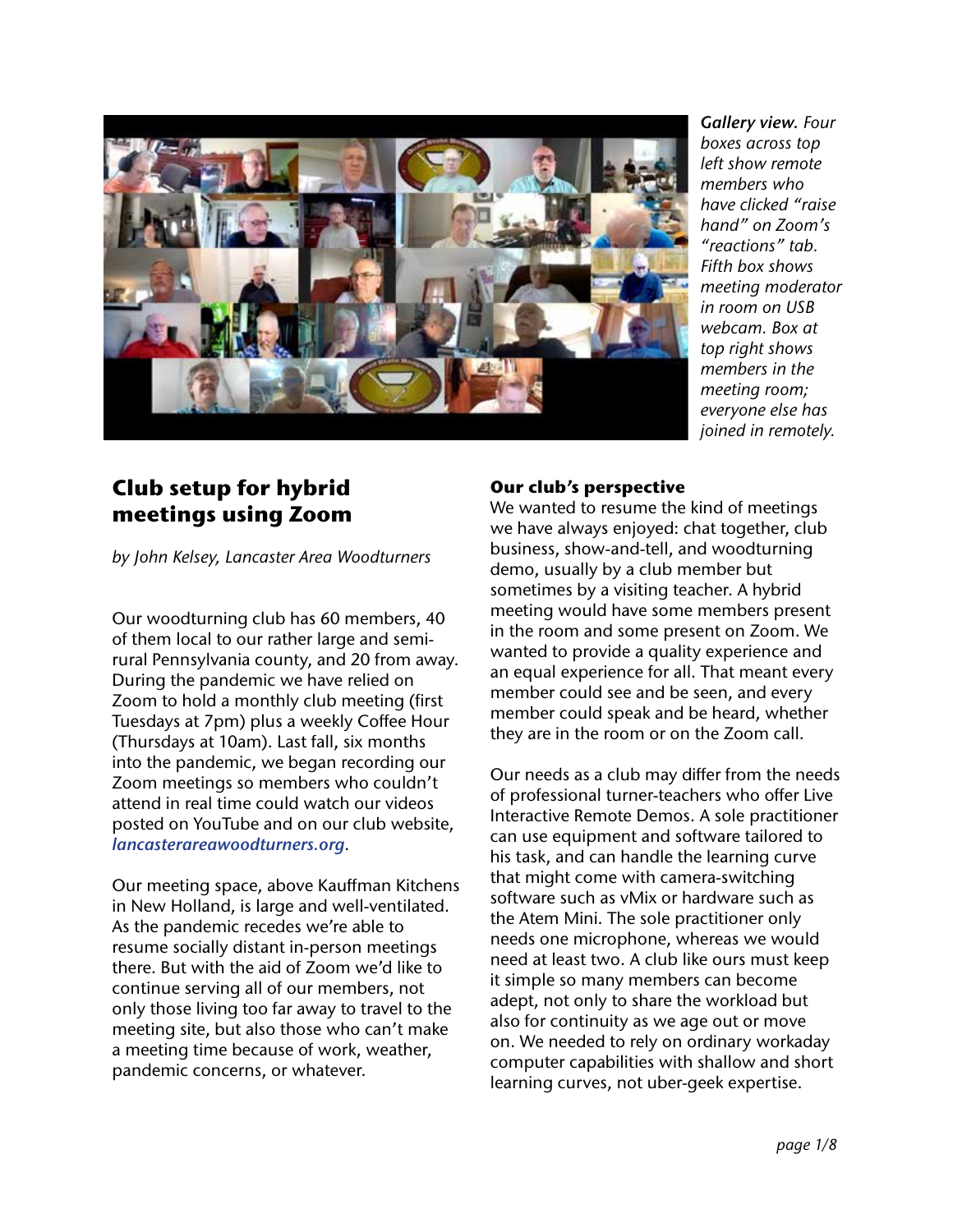Early in the pandemic we started a weekly Coffee Hour to check in with our members and help them get up on Zoom. Our hour together every Thursday morning became a lifeline for many of us. It wasn't long before we added shop tours, demo videos, slideshows, and live interviews. The weekly schedule gave us a wealth of Zoom experience with many opportunities to experiment. We learned that we could do almost everything we needed within Zoom. We decided to rely on Zoom as our primary software for managing all cameras and microphones. And so far this has worked out rather well.

#### **Budget**

After considerable research and experimentation by several interested members, our club voted to spend \$2,600 to purchase and build the equipment we needed for hybrid meetings. We already owned \$500 worth of gear, in the form of one older camcorder and a shopmade camera boom; besides audio-video equipment we needed an electrical upgrade, a Lexan safety screen, and a heavy cabinet to support a big TV. So a club starting from scratch could expect to spend about \$3,000 for a setup that resembles ours.

 We are lucky to have a large and wellventilated meeting space that has a wired Ethernet connection to the Internet, as well as good WiFi. While WiFi-only or a phonegenerated hotspot could work, multiple WiFi devices soon overwhelm any all-wireless setup. Our wired connection avoids a lot of problems and helps ensure a clean, stable, and low-latency Zoom transmission.

It's worthwhile to note that even if we had decided not to set up for hybrid meetings, we would have spent about half of the total budget just for the big TV with its stand and cables, to work with with our pre-existing camcorder and camera boom. We were well past the in-person limit of circling around the demo lathe, plus we wanted to show slides and videos.

#### **Here's roughly where the money goes:**

| Desktop PC, used         | \$300   |
|--------------------------|---------|
| 75" TV                   | \$900   |
| Stand for TV             | \$100   |
| New camcorder            | \$260   |
| Refurb camcorder         | \$160   |
| Tripods/booms            | \$400   |
| <b>HDMI-to-USB cards</b> | \$80    |
| Microphone system        | \$175   |
| Cables                   | \$150   |
| <b>Subtotal</b>          | \$2,425 |

**Plus in our particular situation:**

| <b>Subtotal</b>     | \$550 |
|---------------------|-------|
| Cabinet materials   | \$150 |
| Lexan safety screen | \$100 |
| Electrical upgrade  | \$300 |

Note also that we have begun to use old iPhones and iPads on WiFi as secondary cameras and video monitors; these are loaned by members so they are not part of our setup budget.

Finally, note that our club setup makes a very good demo studio where members could shoot and edit their own YouTube videos.

#### **Computer**

Many demonstrators purchase a gamerquality laptop PC, \$1,500, as the heart of their systems for its speed, graphics, and portability. We decided that a desktop PC would serve our needs better and would be much less likely to walk away or suffer a drop to the floor. We were able to purchase for a mere \$300 a 2017 Lenovo machine running Windows 10 on a fast i7 processor, 16 GB RAM, 2 TB storage, NVidia graphics card, sturdy HP-Compaq monitor, and 8 (!) USB ports. So far it has been perfect for our needs.

### **Big TV**

There's a sweet spot in the big-screen TV market around \$500 for 65-inch models, and \$900 for 75-inch models. We decided to buy one big TV instead of two smaller ones, thinking we could always add more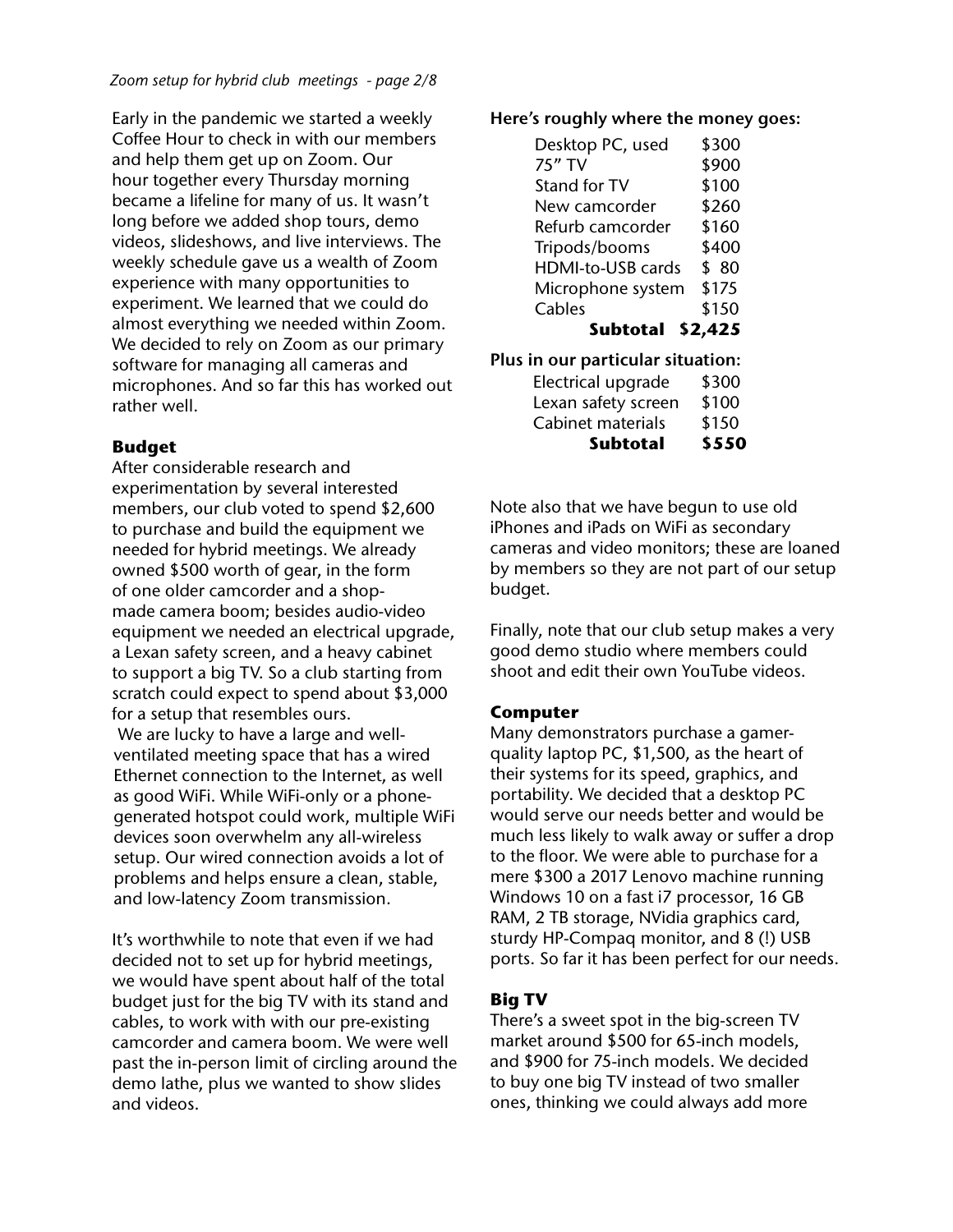screens later. The TV shows whatever is on the computer monitor -- it can be the Zoom gallery or speaker view of remote members, the in-room view of the assembled members, slides and videos, or the view through any available camera(s). It also receives the Zoom sound from the remote members, so they can be heard as well as seen.

#### **Primary video camera(s): Canon Vixia**

The club already owned a 10-year-old Canon Vixia camcorder; we purchased a second Vixia model R800 new for \$260. The same camera occasionally can be had refurbished from Canon USA for \$160. These cameras are sharp with a big range from wide angle to telephoto, and they output clean HDMI with no tech info cluttering the screen. Although they will run on battery, they do need a wired connection to the computer via an HDMI-to-USB video capture card, \$40. The more expensive Canon R80 version has WiFi capability, but our experiments had demonstrated that relying on WiFi for primary cameras introduced unwanted latency, instability, and yet another layer of software problems.

So in our setup one camcorder mounts on the boom, it typically shows the turner's eye view at our demo lathe, or an overall view of the members in the room. The other camcorder is on a regular tripod, it can look at the demonstrator or the speaker in the room, or at a member asking questions. We usually add a third USB camera, a regular inexpensive webcam, mounted on the main computer to look at the lead tech when he also serves as moderator.

Zoom switches very quickly among the cameras. The "advanced" tab on the "share screen" menu activates Alt+N, which steps around a wheel of available USB cameras. They also may be selected from a menu under the ^caret alongside the video icon, lower left of the Zoom screen.



*Lead tech manages cameras and Zoom from our used desktop PC, which connects to the Internet router via wired Ethernet. Zoom image on computer monitor, plus Zoom audio, flow directly to the big TV via 50-foot HDMI cable.*



*Tripod camcorder on USB looks at the demo lathe and big TV on sturdy cabinet-stand. WiFi iphone clamped to yellow safety screen, right rear, sees members in the room. Mixing USB and WiFi cameras is versatile as both can be displayed at the same time.*



*Doug works the camera boom that usually looks down on the demo lathe. It's wired into the main computer through an HDMI-USB video card. Shopmade boom follows plans published by AAW.*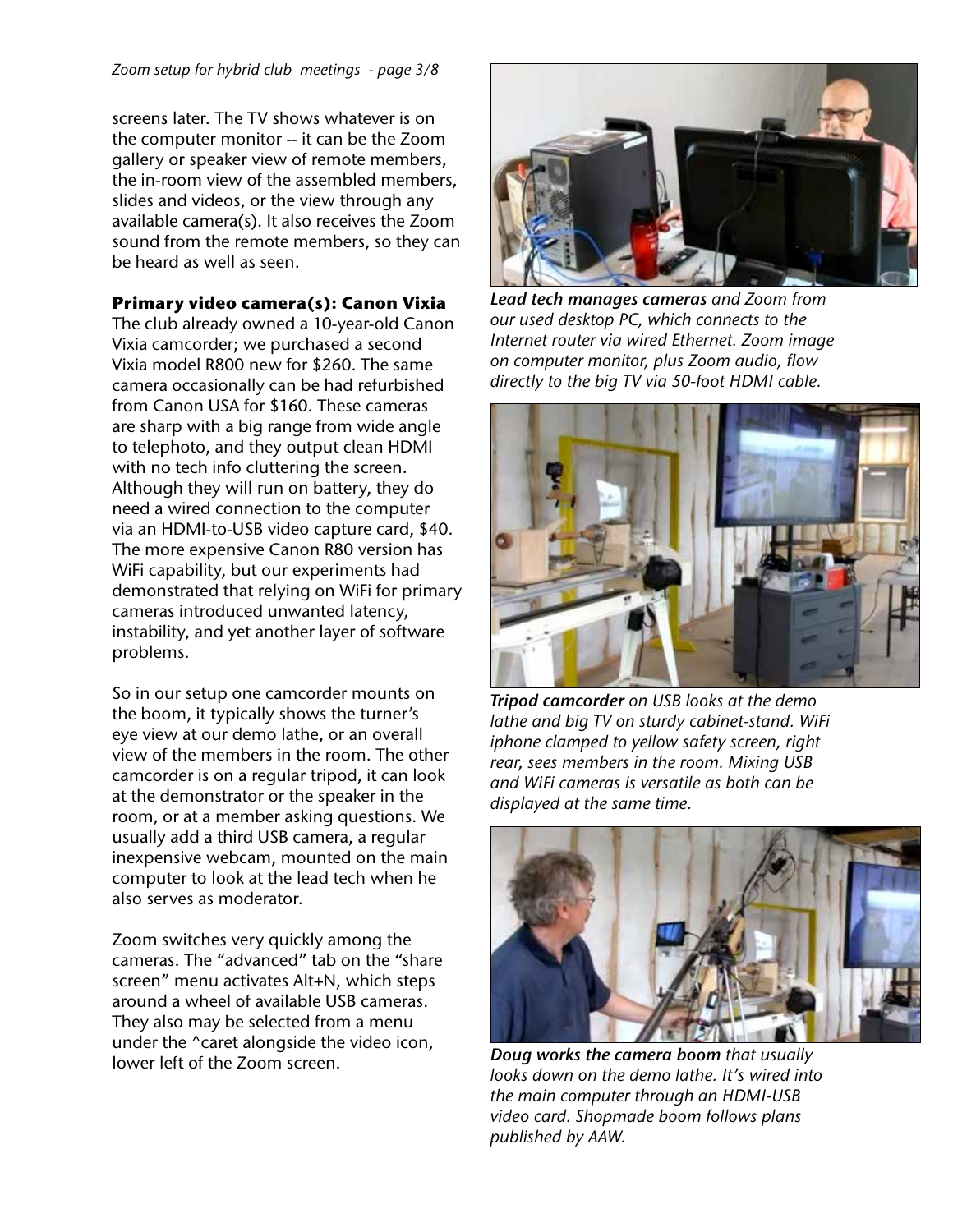#### **Microphones**

After considerable research and the experience of a member who had purchased a similar system, we bought the Movo WMX-1 Duo. It consists of a receiver that plugs into the PC, plus two wireless transmitters with remote lapel microphones. The mics transmit to the receiver at 2.4 gHz, not WiFi. We pin one mic on the moderator or main speaker for the meeting, with the second mic taped to a talking stick -- actually a blunt scraper -- for members in the room. Both mics are always on; the Movo software eliminates feedback squeals and, not incidentally, the need for an audio mixing board. A third active mic would be nice but so far we haven't found a way to make it work without feedback.

At \$175 Movo is a budget brand that uses AAA batteries. A pro-level and more durable brand with rechargeable batteries would be Rode, where a two-mic GoTo system might cost \$300.

#### **Secondary cameras: smartphones**

In addition to cameras on the USB bus, we can join the Zoom call with one or more additional cameras in the form of smart phones and ipads. Their WiFi advantage is no wires, plus no position on the rotating USB bus.

Having cameras that are not on USB turns out to be quite useful, because the output of each appears as a window in Zoom's gallery view. Zoom will only show one USB camera at a time, but it can spotlight any number of WiFi and remote cameras along with (or without) the main USB view. This feature allows us to show the overhead view of the lathe alongside the demonstrator's talking head: picture-beside-picture.

A secondary WiFi device also may be used as the active microphone, so long as only one is ON at a time. Otherwise, to avoid feedback echoes and raucious squeals it's critical to isolate the mics and speakers of phonecams and ipads from the main audio feed.



*Video capture cards convert camcorder HDMI output to USB computer input. \$40 cards also have an HDMI-out port for another monitor.* 



*Movo receiver has a "line out" jack to the computer. The tech monitors mics by plugging earbuds into the headphone jack.* 



*Movo receiver connects to computer via a TRS plug into the standard mic jack.*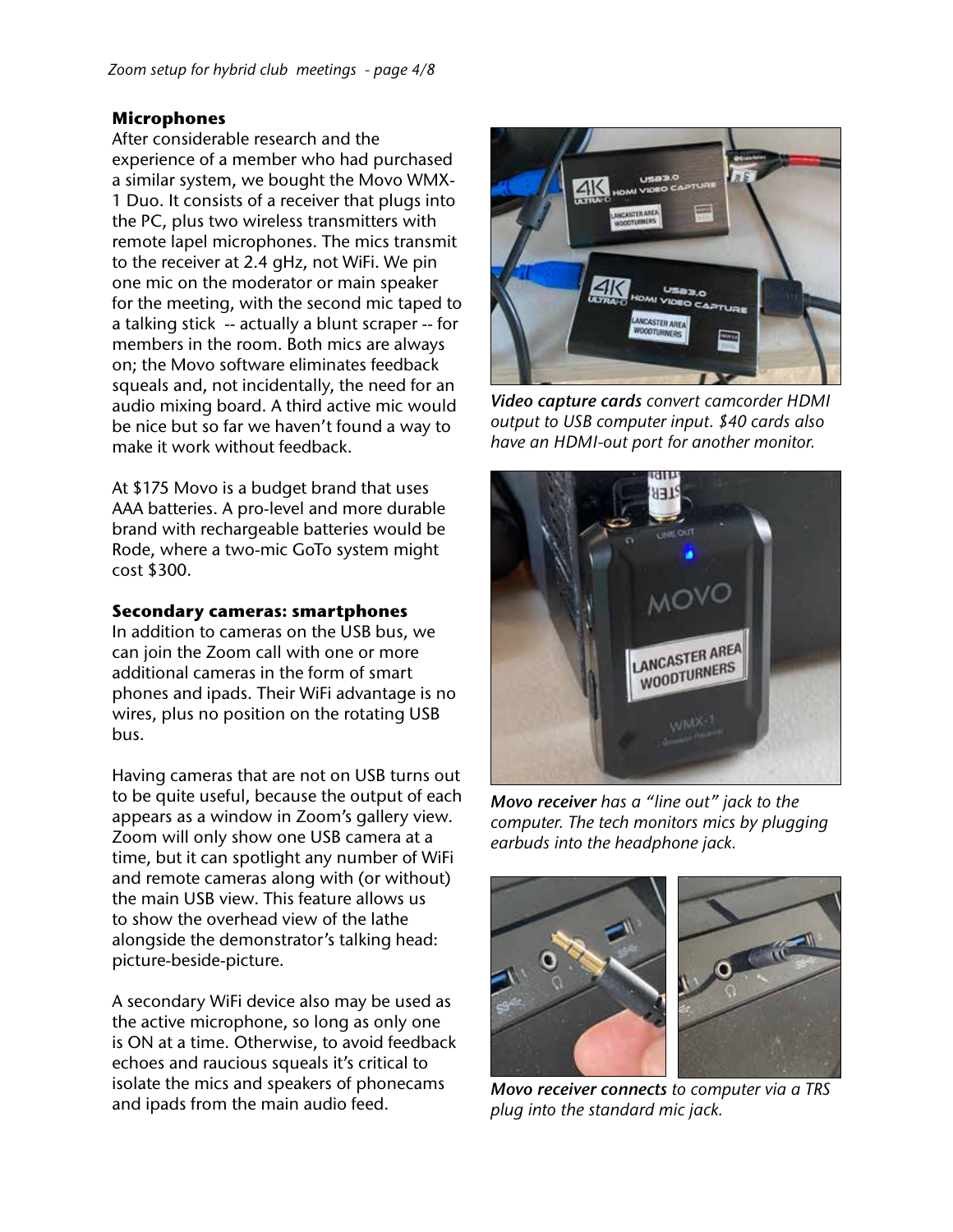#### **Secondary video screen**

When the demonstrator or speaker can't see the big TV we clamp a small iPad onto the lathe or safety screen so they can monitor the Zoom feed. This WiFi device also can serve as a wireless camera on the demonstrator, though it cannot be used as an additional microphone.

#### **Manpower**

Three members usually work together to run our setup, though two can do it in a pinch. The lead tech operates the computer, one operates the cameras, and one manages our two microphones. Typically one camera looks at the lathe from overhead while the other can be aimed as needed -- the demonstrator speaking, the end view at the lathe, members asking questions or making comments, show-n-tell, whatever.

#### **Summing up**

It's all new and we continue to experiment. But with this system we have the ability to show full-screen the action from anywhere in the meeting room -- demonstrator, speaker, show-n-tell, discussion. It's also no problem to present remote LIRD video feeds, prerecorded videos, and live slideshows.

Our setup delivered an unexpected but welcome symmetry. Members on Zoom must "raise hand" to speak, so the lead tech can spotlight them. Members in the room must raise an actual hand, so they can be given the talking stick while the tripod camera zooms in. When a three-way discussion occurs we can spotlight all three members, whether they are present in the room or virtual on the Zoom feed. It's all very equal, and that's very satisfying.

And at times the meeting feels hushed and on edge like a downtown broadcast studio. It's important to remember that we're not CBS, we're just a gang of woodturners. Take our time, ask for help, laugh at screw-ups, and enjoy meeting together again!



*Camera-selection menu appears on the ^caret beside "Stop Video," lower left of screen. "Alt+N" also switches cameras.* 



*Microphone- and speaker-selection menu appears on the ^caret beside "Mute," lower left of screen. Two-mic Movo system shows up as "Digital Audio Interface (USB digital audio)."*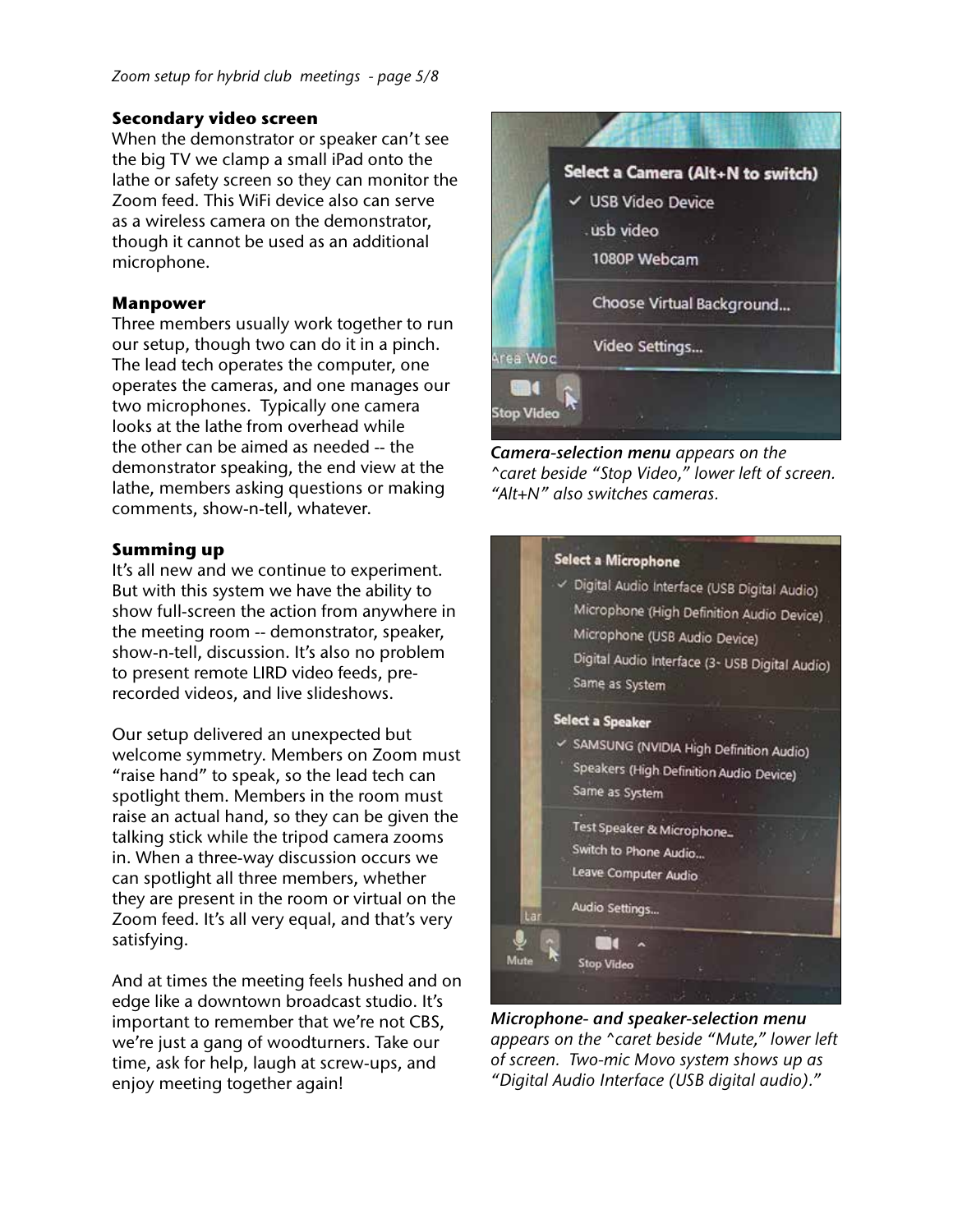

*Equal access. Remote member Mike explains the gizmo he's building, though his computer webcam and Zoom's "Spotlight" function.*



*Equal access. Don, member in room, holds his segmented bowl and the mic talking stick. He's seen by the roving camcorder on tripod.* 



*Picture-beside-picture. Alan, joining Zoom from his home computer, uses "share screen" to show photos of toolrests he made. "Side-byside speaker view" brings up his talking head.* 



*Picture-beside-picture. Doug live-demos on two screens. His face joins Zoom wirelessly through an iphone on WiFi, while the USB camcorder simultaneously shows his hands at the lathe.* 



*It's all about fellowship on the common ground of woodturning. John, top left, is on a webcam in the Lancaster meeting room. He's discussing with Kai, top right, who joins the Zoom meeting from* 

*Frankfurt, Germany, and Jim, who's joining through his home computer in Delaware. Zoom enables featuring all three faces by selecting "spotlight for everyone," then "add spotlight."*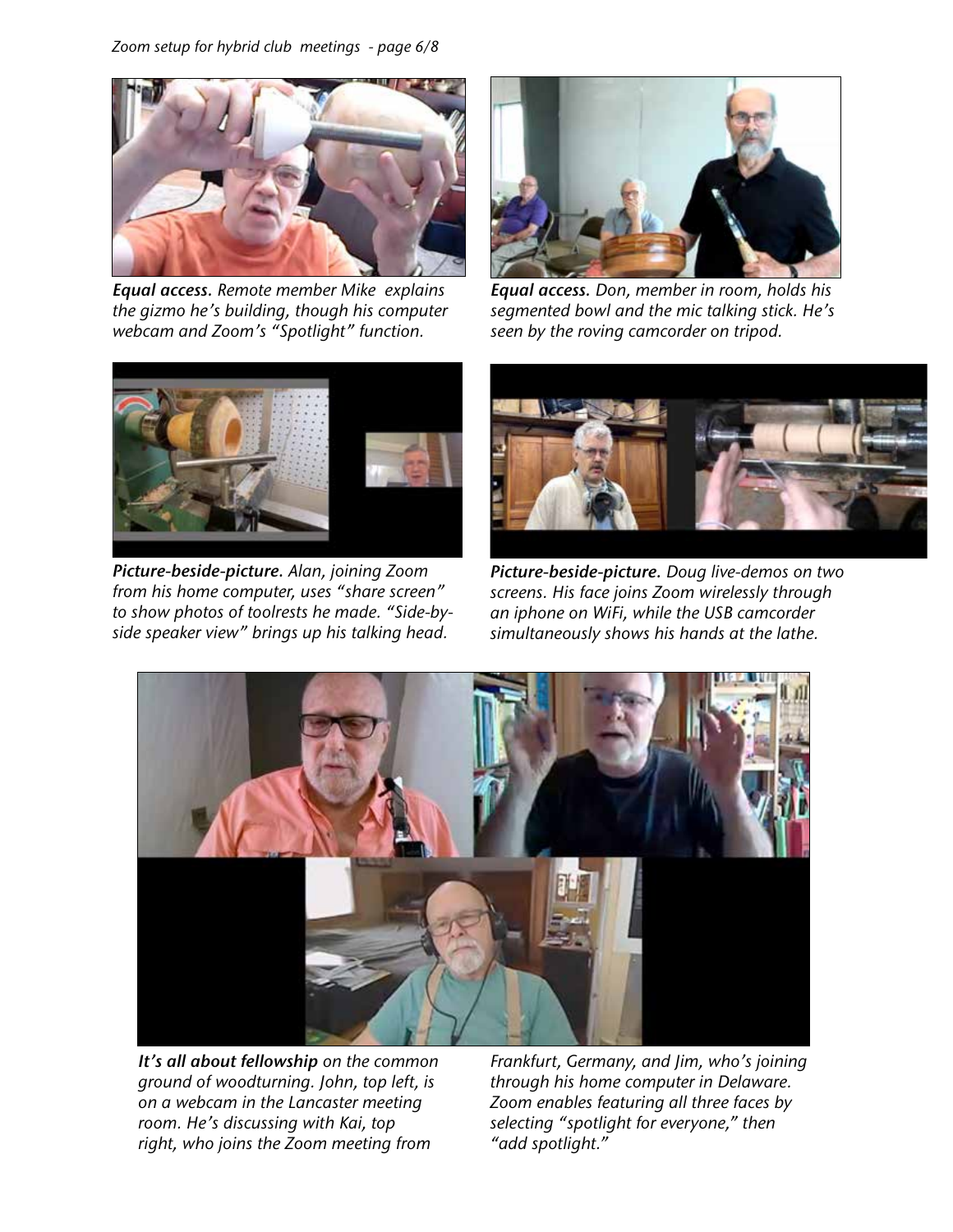# *Lancaster Area Woodturners Hybrid Meeting Setup*

*lancasterareawoodturners.org*